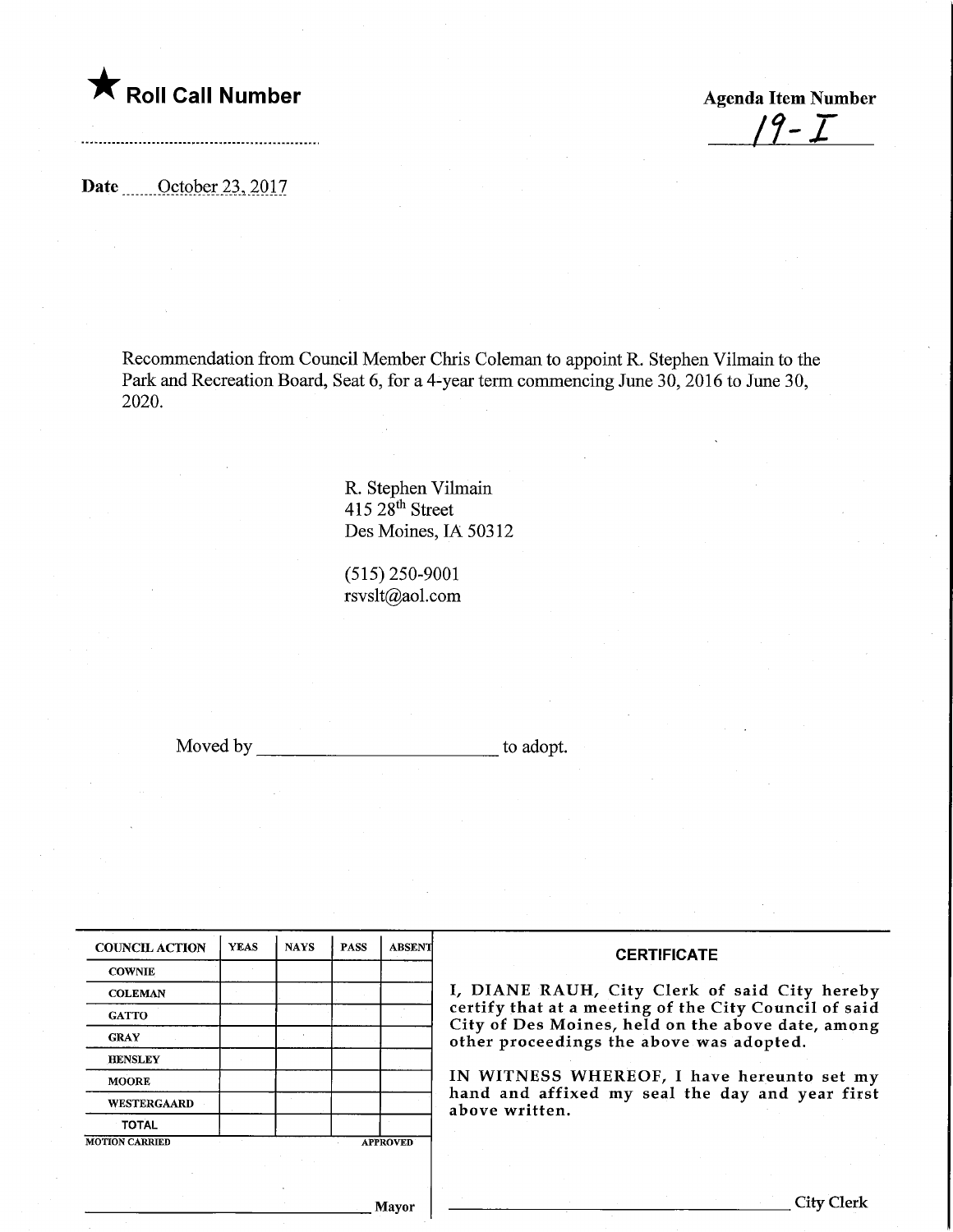$\frac{f(f)}{f(f)}$  Oxes and the City of Des Moines Application for Appointment to Board, Commission or Committee  $R.$  Stephen Vilman  $\overline{\text{vol}}$ NAME Mr /Mrs. /Ms. Why / Mrs. /Ms. First Middle Last  $\mathcal{A}$  15 28<sup>th</sup> 8  $\mathcal{B}$ , 50312  $\frac{1}{\frac{C}{\frac{1}{C}}}\frac{1}{\frac{C}{C}}$  Street  $\frac{1}{\frac{C}{C}}\frac{1}{\frac{C}{C}}$ Birth Date  $1 - 27 - 53$  Daytime Phone  $515 - 250 - 900$  Evening Phone  $515 - 255 - 431$ OCCUpation **BURINER OWNER** \_\_\_\_\_\_\_\_\_\_\_\_How Long? 30 UPS  $L$ <sub>Imployer</sub>  $D$  $P$  $R$  $F$  $E$   $D$  $i$  $N$  $P$  $K$   $L$   $L$   $L$   $L$   $H$   $N$   $L$   $L$   $M$  $N$ Susiness Address 1111 25<sup>+4+</sup>ST  $\Theta M$ , 14 S031  $\frac{N}{\frac{1}{\text{Number}}}\frac{N}{\text{Stret}}$  Street City  $\frac{N}{\text{City}}$  $E_{\text{final} \text{ address}}$  RSVSLTE AdL. CO Are you a resident of Des Moines? Yes  $M_{\text{NO}}$   $\Box$  Number of Years  $\mathbf{37}$ What is your City Council Ward Number

19 - T

Are you a Registered Voter? Yes. No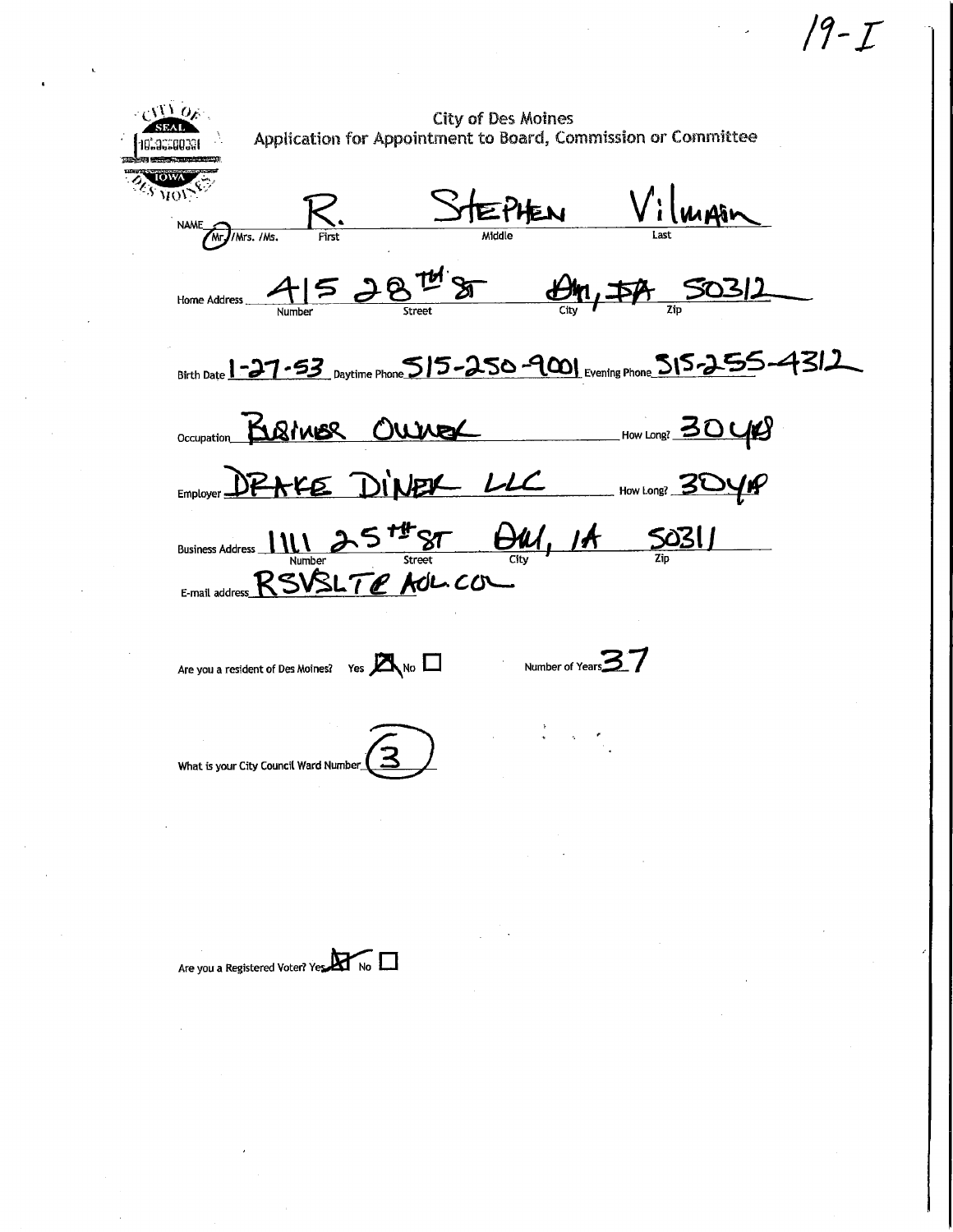| List relatives employed by the City | Any relatives employed with the City? Yes<br>No                                                                          |
|-------------------------------------|--------------------------------------------------------------------------------------------------------------------------|
| Name/Department/Relationship        |                                                                                                                          |
| Name/Department/Relationship        |                                                                                                                          |
|                                     |                                                                                                                          |
|                                     |                                                                                                                          |
|                                     |                                                                                                                          |
|                                     | Have you ever served as a member of ANY Board, Commission or Committee: Yes 11 No March 15 yes, list below)              |
|                                     | Board, Commission or Committee Dates Served                                                                              |
|                                     | Board, Commission or Committee Dates Served                                                                              |
|                                     |                                                                                                                          |
|                                     |                                                                                                                          |
|                                     |                                                                                                                          |
|                                     | List any Boards, Agencies, Civic, Service and/or Professional Organizations to which you are affiliated:                 |
|                                     |                                                                                                                          |
|                                     |                                                                                                                          |
|                                     |                                                                                                                          |
|                                     |                                                                                                                          |
|                                     |                                                                                                                          |
| <b>Commission or Committee:</b>     | You may indicate in the space below other life experiences or skills which will contribute to the mission of this Board, |
|                                     | سيتوبو ب<br>$\sim$                                                                                                       |

 $\lambda_{\rm{max}}$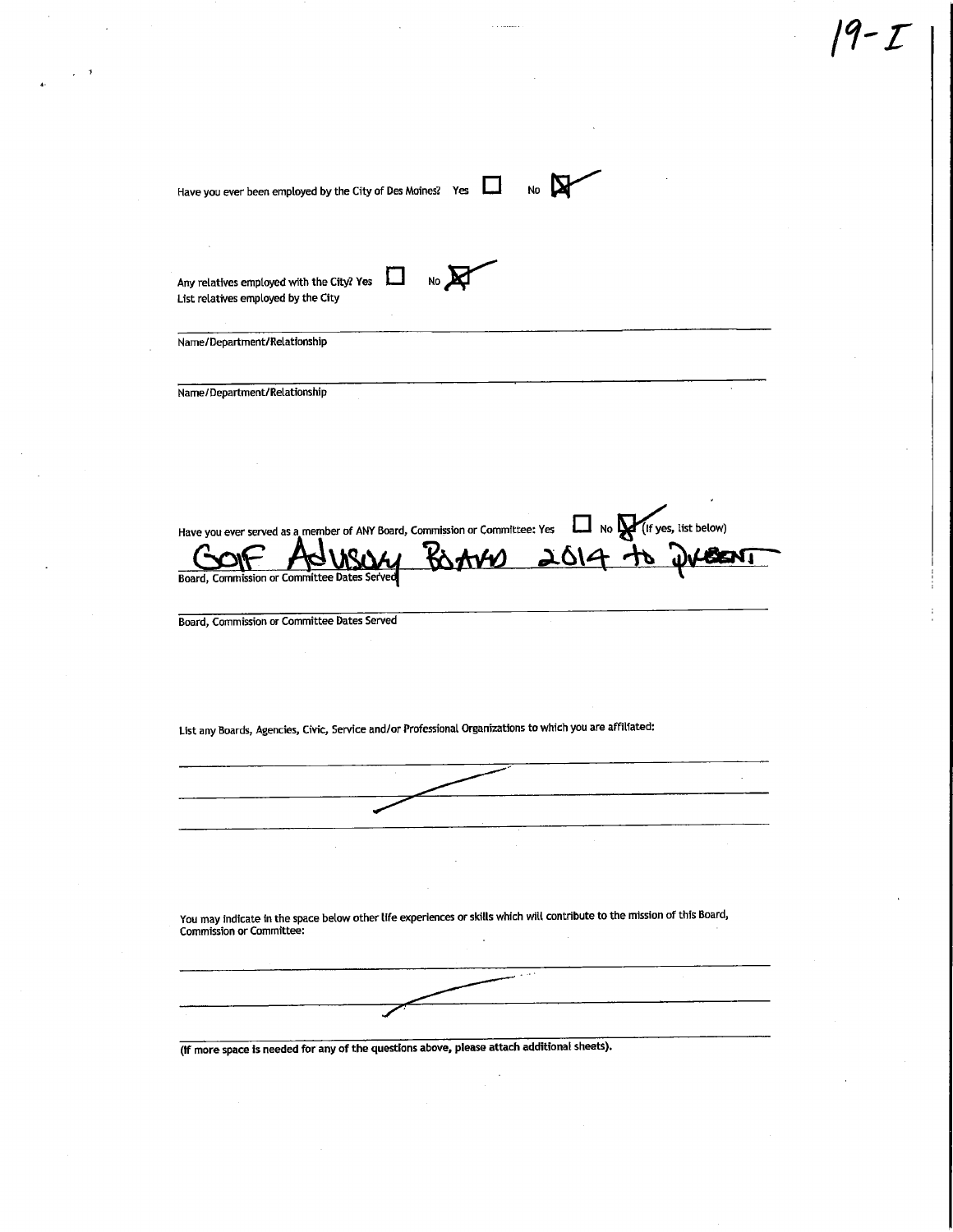Represents interest of low income ⊠ Citizen of Des Moines  $\Box$ residents Demonstrated Interest in residential  $\Box$  Person with disability  $\Box$ neighborhoods Represents interest of Business, Nonwhy employed by disabled service  $\square$  $\Box$ Profit & Education community **a** Architect **D** Architect **D** Member of the DM Skywalk Association Owner/operator of a business on the Architect, with significant restoration experience and algorithm and condition  $\Box$ skywalk corridor D Landscape Architect D Licensed Realtor Reside in an area of the City generally B8  $\Box$  Developer or real estate broker  $\Box$ acknowledged to experience odor problems<br>Reside in the Owls Head, Sherman Hill Experience in Real Estate or Real Estate Reside in the Owls Head, Sherman Hill<br>
or Riverbend Historic District in DM<br>
Demonstrated interest and experience Finandng  $\overline{\mathbf{x}}$ Demonstrated interest and experience  $\Box$  | Master Electrical Contractor in historical renovation, restoration or preservation D Attorney **D Master Plumber** Active A,B,C or D Mechanical Contractor, Contractor with construction/remodeling experience Department  $\Box$ with DM License D **Electrical Engineer** D **D** Journeyman Plumber Hold 1<sup>st</sup> class Engineering license in DM **D** General Contractor-Commercial Registered Structural or Construction<br>Engineer  $\Box$ Engineer D General Contractor-Residential D Historian D Mechanical Engineer  $\Box$  Sociologist  $\Box$ 

Any Additional Comments:

Applicant Signature  $\sum_{\text{DATE}_-}$ 

RETURN TO:

Diane Rauh, City Clerk 400 ROBERT D. RAY DRIVE Des Moines, Iowa 50309-1891

515-283-4209 cityclerk@dmgov.org

Most board seats have no special requirement, other than being a citizen of Des Moines. However, some seats require special criteria for members—please check all boxes below that apply to you.

 $19-1$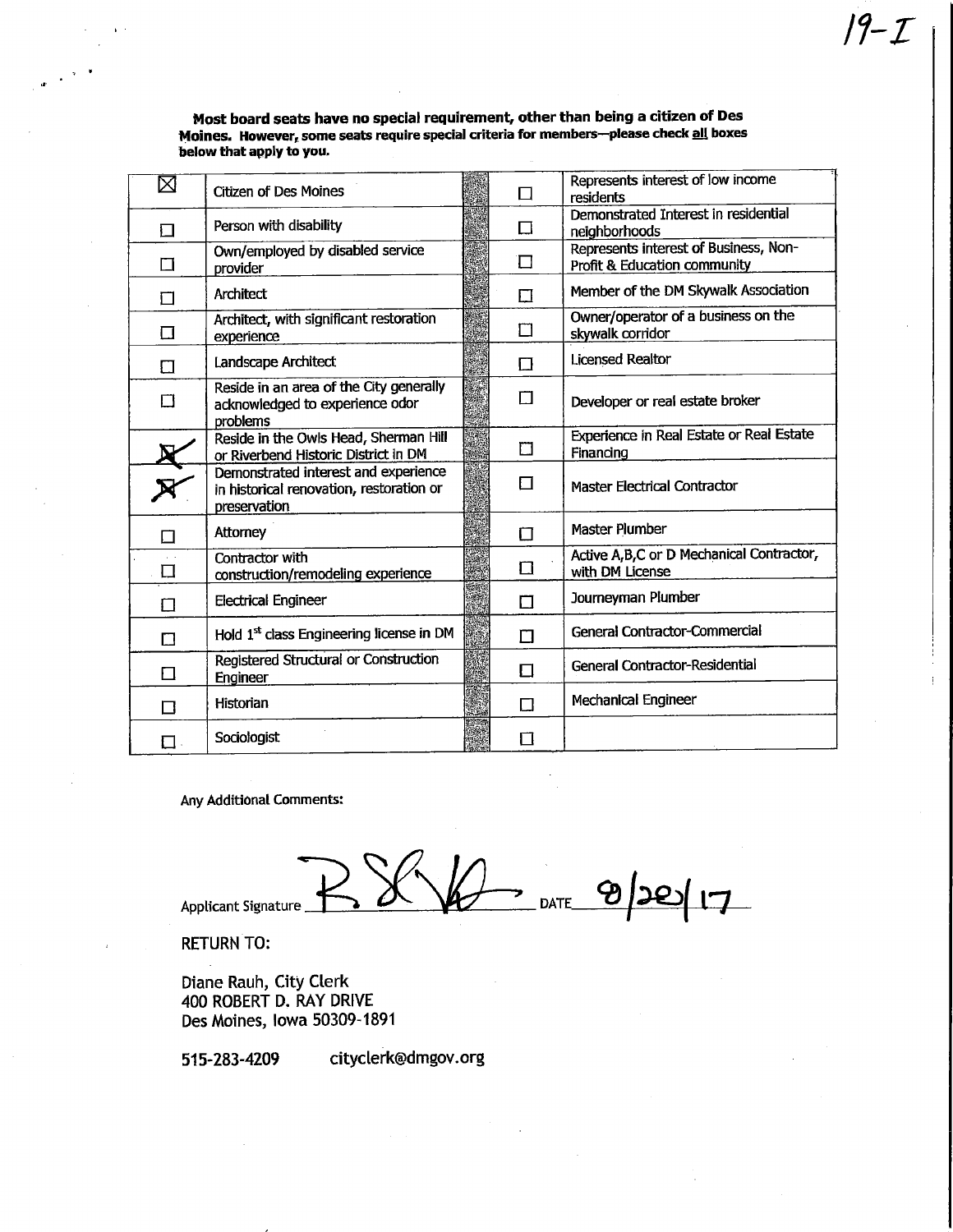$19 - T$ 

| <b>RANK</b> | <b>BOARD NAME</b>                                                                                           | <b>BOARD MISSION</b>                                                                                                                                                                                                                                                                                                                       |
|-------------|-------------------------------------------------------------------------------------------------------------|--------------------------------------------------------------------------------------------------------------------------------------------------------------------------------------------------------------------------------------------------------------------------------------------------------------------------------------------|
|             | <b>Access Advisory Board</b>                                                                                | Implement and establish handicap access to all City buildings and employment                                                                                                                                                                                                                                                               |
|             | Airport Authority Board                                                                                     | Authority to govern the operation of the Des Moines International Airport.                                                                                                                                                                                                                                                                 |
|             | Building and Fire Code Board of Appeals                                                                     | Review the building, electrical, mechanical, plumbing and fire codes periodically<br>(1)<br>and make recommendations to the City Council.                                                                                                                                                                                                  |
|             |                                                                                                             | Act as a board of appeals to hear grievances arising from a decision of the<br>(2)<br>building official or fire chief and to provide for reasonable interpretations consistent with the<br>provisions of the building, electrical, mechanical, plumbing and fire codes.                                                                    |
|             |                                                                                                             | Determine the suitability of alternate materials and types of construction to those<br>(3)<br>otherwise allowed by the building codes and to provide reasonable interpretations of the<br>provisions of such article                                                                                                                       |
|             |                                                                                                             | Waive building code requirements that, in the opinion of the Board, do not render<br>(4)<br>the building or structure more hazardous, based on life safety, fire safety and sanitation,<br>than the code requires                                                                                                                          |
|             | Citizen Odor Board                                                                                          | Maintain log books recording occurrences of odor nuisances, providing personal testimony<br>of reaction to odor in respect to effects on health and right of enjoyment of life or property                                                                                                                                                 |
|             | Civil and Human Rights Commission                                                                           | Receive and investigate discrimination complaints, to formulate a comprehensive<br>educational program to eliminate discrimination, and to recommend ways to discourage<br>prejudice                                                                                                                                                       |
|             | Civil Service Commission                                                                                    | Recruits and examines applicants for Civil Service employment; maintains Civil Service<br>employee records; hears and adjudicates employees appeals                                                                                                                                                                                        |
|             | Des Moines Music Commission                                                                                 | Promote development, support and provide opportunity for input for live music<br>performances, the music industry and musicians and the public within the city                                                                                                                                                                             |
|             | Historic Preservation Commission                                                                            | Review and recommend designation of historic districts and further efforts of preservation                                                                                                                                                                                                                                                 |
|             | Housing Appeals Board                                                                                       | Hold hearings, grant variances, mediate appeals and recommend enforcement action in the<br>administration of Housing Code Enforcement                                                                                                                                                                                                      |
|             | <b>Housing Services Board</b>                                                                               | Initiate programs that further the policies and plans for the City's Municipal Housing<br>Agency; Review and comment on the Dept Director's annual Agency Plan; Serves as the<br>Advisory Board of the City's Community Action Agency (CAA), making recommendations to<br>the City Council which serves as the City's CAA Governing Board. |
|             | <b>Library Trustees</b>                                                                                     | Have charge, control, and supervision of all public libraries                                                                                                                                                                                                                                                                              |
|             | Neighborhood Revitalization Board<br>separate application required-request<br>form from City Clerk's Office | To advise City Council and Board of Supervisors on housing improvement and neighborhood<br>revitalization efforts                                                                                                                                                                                                                          |
|             | Park and Recreation Board                                                                                   | Oversee planning and administration of City parks, cemeteries, recreation centers and<br>various programs                                                                                                                                                                                                                                  |
|             | Plan and Zoning Commission                                                                                  | Set policy, determine plan and zoning requirements. Oversee the preparation and<br>administration of the Comprehensive Plan, zoning, long-range planning, subdivision and<br>public Improvements                                                                                                                                           |
|             | Power Engineers Examiners Board                                                                             | Hold examinations for licensing of Stationary Boller Engineers and Stationary Boller Firemen.                                                                                                                                                                                                                                              |
|             | Sister Cities Commission                                                                                    | Further economic cooperation/cultural exchange between Des Moines and foreign cities,<br>recommend cities appropriate for designation as Sister Cities, and to coordinate Sister City<br>activities                                                                                                                                        |
|             | Skywalk Commission                                                                                          | Among other things, the Commission establishes minimum standards for operation,<br>maintenance and repair of the skywalk system                                                                                                                                                                                                            |
|             | Traffic Safety Committee                                                                                    | Study and recommend policy for pedestrian and vehicle traffic and safety conditions                                                                                                                                                                                                                                                        |
|             | Urban Design Review Board                                                                                   | Makes recommendations to the Council on design of public projects and many downtown<br>projects. This board also serves with the Historic Preservation Commission as the Landmark<br>Review Board                                                                                                                                          |
|             | <b>Water Works Trustees</b>                                                                                 | Oversee management and operation of Des Moines Water Works, including setting water<br>rates                                                                                                                                                                                                                                               |
|             | Youth Advisory Board                                                                                        | Study and coordinate youth activities for the Des Moines area                                                                                                                                                                                                                                                                              |
|             | Zoning Board of Adjustment                                                                                  | $\lambda = 1$<br>Hear appeals for Zoning variances                                                                                                                                                                                                                                                                                         |
|             |                                                                                                             |                                                                                                                                                                                                                                                                                                                                            |

 $\pm$  $\sqrt{2} \mathcal{L} \mathcal{L}$ ۰., ų.  $\mathcal{L}_{\mathcal{A}}$ 子生 Director (No. i Pelase း<br>မွေးအားပေါ် မွေးကို ကျင်<br>အောင်းအသော် ng na  $\sim$ 

Ť  $\sim 10^{11}$  $\mathcal{L}_{\mathrm{eff}}$ Ŷ.

.<br>. . . . . .

 $\mathbf i$ 

 $\mathbf{v}$  and  $\mathbf{v}$ 

ي.<br>المحمد المسيح المسيح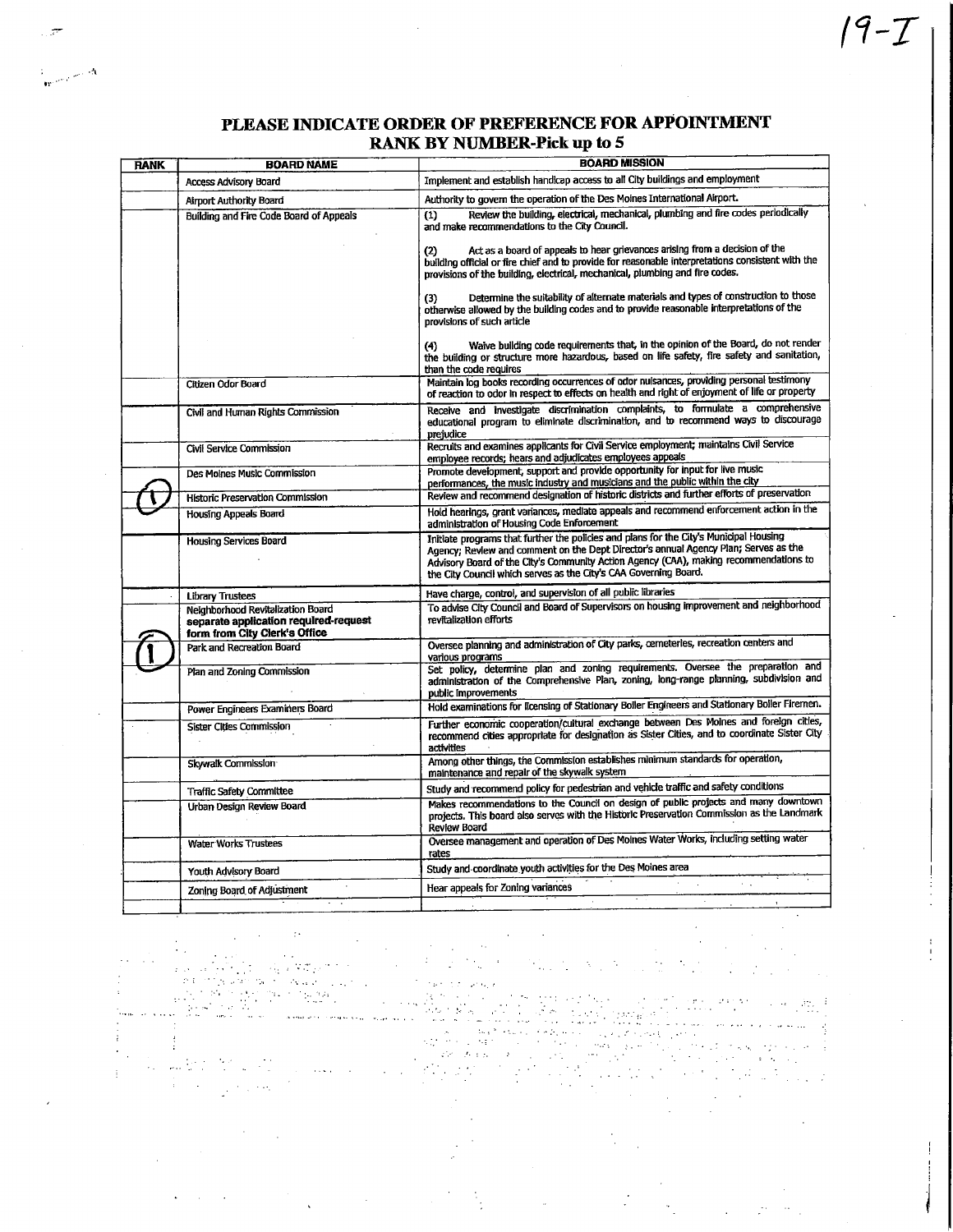## City of Des Moines, Iowa Boards and Commissions Board Composition

## Park and Recreation Board

| Description:   | Advises City Council and oversees planning and administration of city parks, cemeteries,<br>recreation centers, and various programs.                                                                                                                         |
|----------------|---------------------------------------------------------------------------------------------------------------------------------------------------------------------------------------------------------------------------------------------------------------|
| Staff contact: | Ben Page 237-1453 and Rebecca Linhart 237-1403                                                                                                                                                                                                                |
| Term length:   | Four year                                                                                                                                                                                                                                                     |
| Expiration:    | June 30                                                                                                                                                                                                                                                       |
| Meetings:      | 5:00 PM, Fourth Tuesday of each month,                                                                                                                                                                                                                        |
| Location:      | 1551 E. Martin Luther King, Jr. Parkway                                                                                                                                                                                                                       |
|                | Municipal Services Center, Second Floor, Room: City Council Chambers                                                                                                                                                                                          |
| Requirements:  | Fifteen members: one of whom shall be a member of the Des Moines Board of Education,<br>recommended by School Board and confirmed by City Council; each Council Member may<br>recommend two candidates. No more than four members terms may expire each year. |

Prof. requirements:

| <b>Member Information</b>                                        |                                                                           |                                                                                       |                                                                             |
|------------------------------------------------------------------|---------------------------------------------------------------------------|---------------------------------------------------------------------------------------|-----------------------------------------------------------------------------|
| Heather Anderson<br>4114 Lincoln Place Drive<br>Des Moines 50312 | $(C): 515783-8983$<br>$(D)$ :<br>$(E)$ :<br>$(W)$ :                       | Term expires:<br>Took office:<br>Appointed by:<br>Residing in Ward:<br>Eligibility:   | 6/30/2017<br>11/9/2015<br>11 - Miscellaneous<br>Eligible for reappointment  |
| Seat: 15 - DSM School Board<br>Member                            |                                                                           | Gender:                                                                               | Female                                                                      |
| Jessica Avant                                                    | $(C)$ :                                                                   | Term expires:                                                                         | 6/30/2019                                                                   |
| 2305 Saylor Road<br>Des Moines 50313<br>Seat: 04 - Citizen of DM | $(D)$ :<br>515 447-9070<br>$(E)$ :<br>$(W)$ :                             | Took office:<br>Appointed by:<br>Residing in Ward: 2<br>Eligibility:<br>Gender:       | 8/28/2017<br>5 - At Large A - Moore<br>Eligible for reappointment<br>Female |
|                                                                  |                                                                           |                                                                                       |                                                                             |
| Connie Boesen<br>3011 Don Lee Court                              | $(C)$ :<br>$(D)$ :                                                        | Term expires:<br>Took office:                                                         | 6/30/2017<br>10/26/2015                                                     |
| Des Moines 50317                                                 | 515 266-7063<br>$(E)$ :<br>(W): 515 246-8361                              | Appointed by:<br>Residing in Ward: 2<br>Eligibility:                                  | $2 - Ward$ 2<br>Eligible for reappointment                                  |
| Seat: 10 - Citizen of DM                                         |                                                                           | Gender:                                                                               | Female                                                                      |
| Kimberley Boggus<br>3009 45th Street<br>Des Moines 50310         | (C): 515 247-3550<br>515 661-3257<br>(D):<br>$(E)$ :<br>(W): 515 247-3550 | Term expires:<br>Took office:<br>Appointed by:<br>Residing in Ward: 1<br>Eligibility: | 6/30/2018<br>9/23/2014<br>1 - Ward 1<br>Eligible for reappointment          |
| Seat: 07 - Citizen of DM                                         |                                                                           | Gender:                                                                               | Female                                                                      |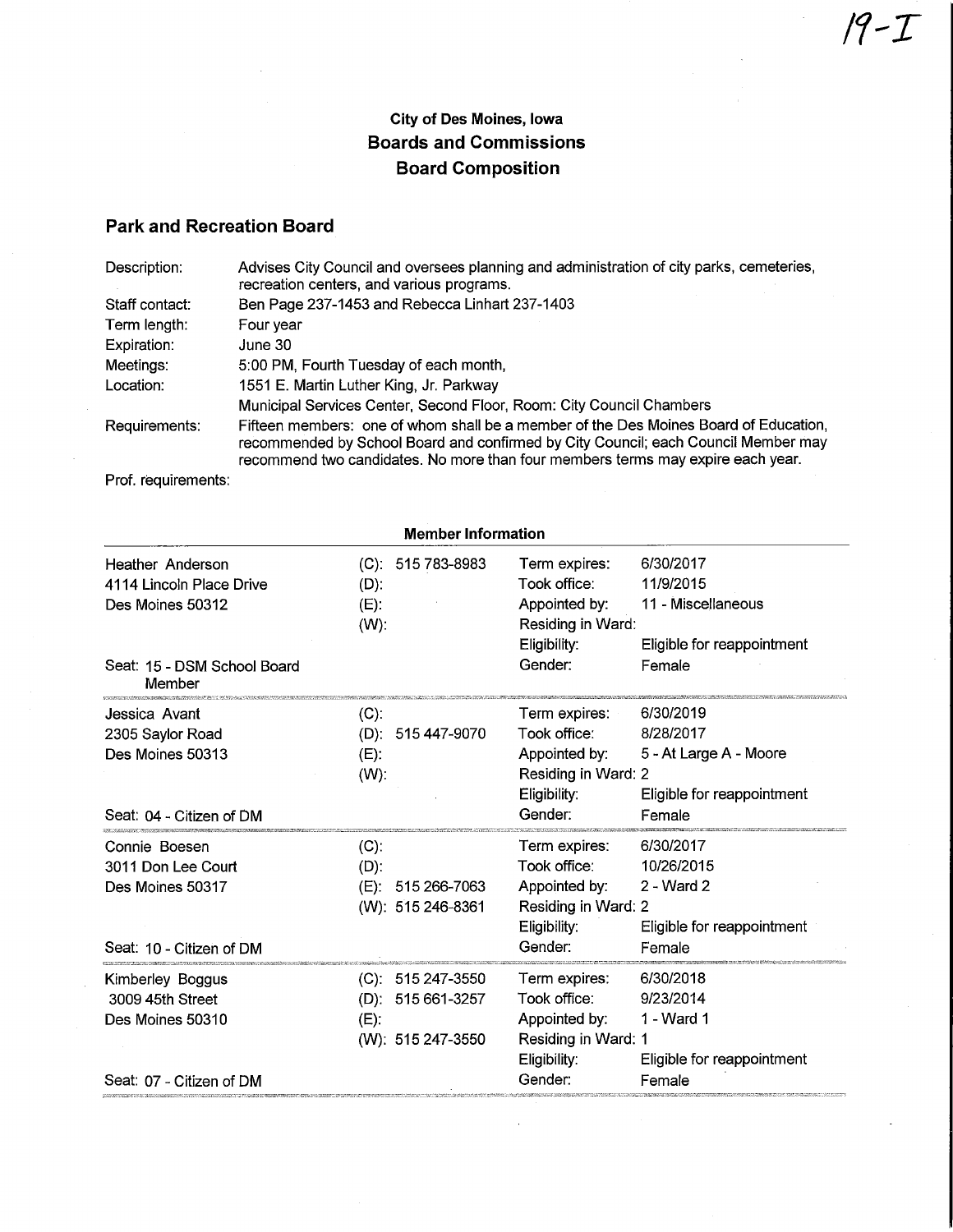Board Composition October 20, 2017 Page 2 of 3

|                                                                                                                                                                   | <b>Member Information</b>                                                                                                                                                                                                                                                           |                                                                                                   |                                                                                                |
|-------------------------------------------------------------------------------------------------------------------------------------------------------------------|-------------------------------------------------------------------------------------------------------------------------------------------------------------------------------------------------------------------------------------------------------------------------------------|---------------------------------------------------------------------------------------------------|------------------------------------------------------------------------------------------------|
| George Davis<br>3124 S.W. 29th Street<br>Des Moines 50321<br>Seat: 12 - Citizen of DM                                                                             | (C): 515 288-0764<br>(D): 515 979-9291<br>$(E)$ :<br>$(W)$ :                                                                                                                                                                                                                        | Term expires:<br>Took office:<br>Appointed by:<br>Residing in Ward: 3<br>Eligibility:<br>Gender:  | 6/30/2018<br>6/30/2013<br>3 - Ward 3<br>Eligible for reappointment<br>Male                     |
| Victoria Facto<br>111 10th Street, #407<br>Des Moines 50309<br>Seat: 08 - Citizen of DM                                                                           | 515 250-7870<br>$(C)$ :<br>(D): 515 245-2888<br>$(E)$ :<br>(W): 515 245-2888                                                                                                                                                                                                        | Term expires:<br>Took office:<br>Appointed by:<br>Residing in Ward: 3<br>Eligibility:<br>Gender:  | 6/30/2019<br>5/7/2012<br>1 - Ward 1<br>Not eligible for reappointment<br>Female                |
| Cynde Fanter<br>3410 SW 24th Street<br>Des Moines 50321<br>Seat: 01 - Citizen of DM                                                                               | $(C): 515401 - 2443$<br>(D): 515 287-2971<br>$(E)$ :<br>$(W)$ :                                                                                                                                                                                                                     | Term expires:<br>Took office:<br>Appointed by:<br>Residing in Ward: 3<br>Eligibility:<br>Gender:  | 6/1/3016<br>6/8/2015<br>7 - Mayor<br>Eligible for reappointment<br>Female                      |
| Paula J Feltner<br>100 Water Street #402<br>Des Moines 50309<br>Seat: 05 - Citizen of DM                                                                          | $(C)$ :<br>$(D)$ :<br>(E): 515 222-9140<br>(W): 515 778-7230                                                                                                                                                                                                                        | Term expires:<br>Took office:<br>Appointed by:<br>Residing in Ward: 3<br>Eligibility:<br>Gender:  | 6/30/2014<br>5/21/2007<br>6 - At Large B - Coleman<br>Not eligible for reappointment<br>Female |
| Mark Godwin<br>348 E. Gray Street<br>Des Moines 50315<br>Seat: 13 - Citizen of DM                                                                                 | The control of the control of the control of the control of the control of the control of the control of the control of the control of the control of the control of the control of the control of the control of the control<br>$(C)$ :<br>(D): 515 202-8280<br>$(E)$ :<br>$(W)$ : | Term expires:<br>Took office:<br>Appointed by:<br>Residing in Ward: 4<br>Eligibility:<br>Gender:  | 6/30/2019<br>9/11/2017<br>4 - Ward 4<br>Eligible for reappointment<br>Male                     |
| <u>aliyyaasiisay xaraanaana ing aan amaanaanaan ing ahaan ing ka</u><br><b>Bill Nassif</b><br>5708 Pleasant Drive<br>Des Moines 50312<br>Seat: 11 - Citizen of DM | (U):<br>$(D)$ :<br>515 205-8159<br>$(E)$ :<br>(W):                                                                                                                                                                                                                                  | I erm expires:<br>Took office:<br>Appointed by:<br>Residing in Ward: 1<br>Eligibility:<br>Gender: | 6/30/2020<br>7/10/2017<br>$3 - Ward3$<br>Eligible for reappointment<br>Male                    |
|                                                                                                                                                                   |                                                                                                                                                                                                                                                                                     |                                                                                                   |                                                                                                |